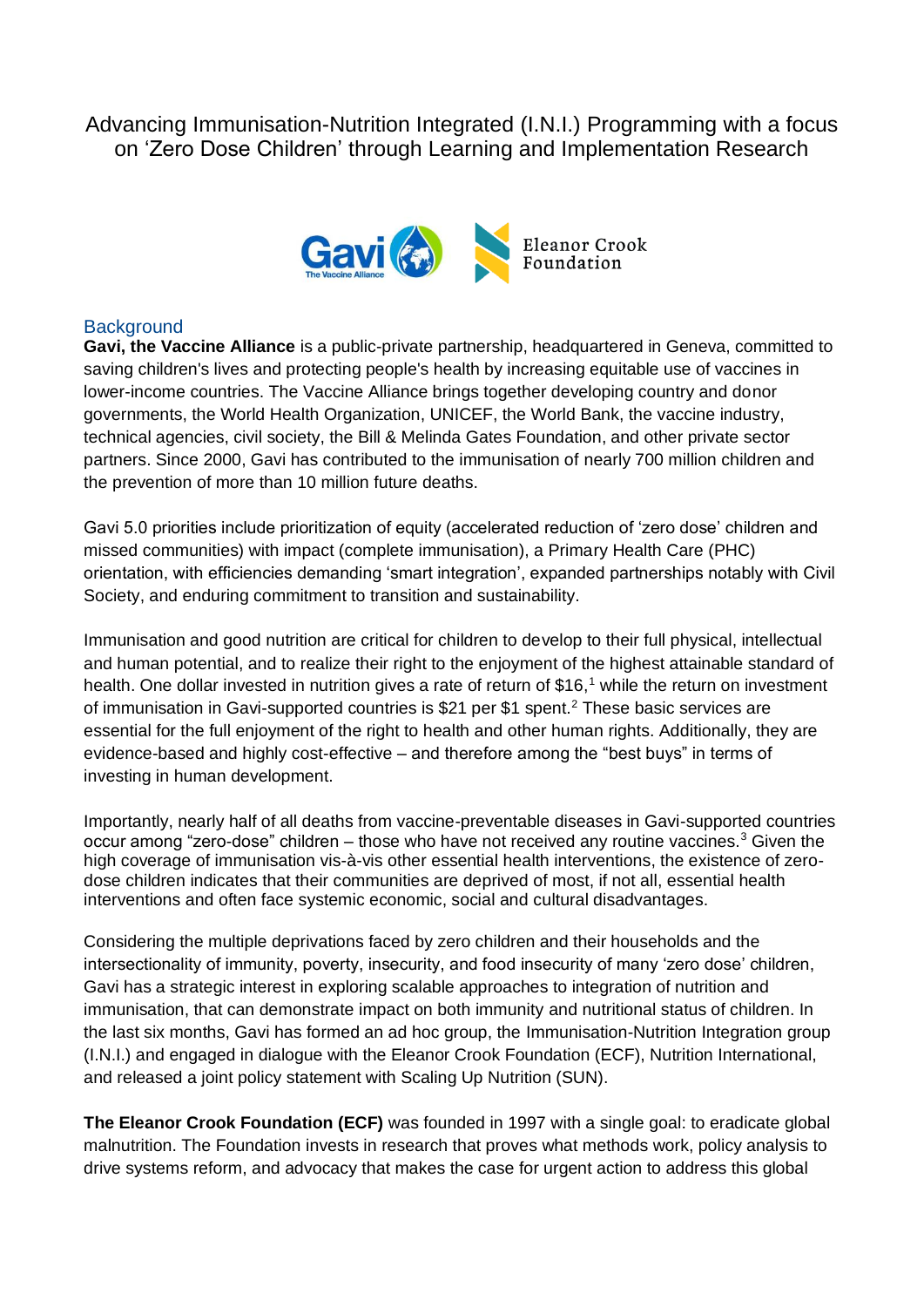crisis. ECF's ['Nourish the Future'](http://www.endmalnutrition.org/) strategy proposes ways to advance the goal of global malnutrition eradication and considers elements of integration between nutrition and immunisation interventions as one of these strategic directions.

**Protection against Vaccine Preventable Diseases (VPDs) and the fight against malnutrition have substantial impact on child health and child survival. Malnutrition and poor immunisation coverage are symptoms of the inequitable distribution of power and resources in our societies. Addressing these inequities requires a strong public sector and communitybased and focused delivery system that is committed, capable, adequately financed and trusted by the public. Gavi and ECF consequently share a strategic interest in developing global evidence and learning to scale programmatic and investment synergies that may exist.** 

This concept note proposes the recruitment of a consultant by ECF, embedded in Gavi to carry out the following activities.

## Goal and Objectives of the Consultation

The goal is to substantially advance integrated immunisation-nutrition programming through strategic learning.

The objectives are to (1) develop a rapid mapping and synthesis of the evidence for integrated immunisation-nutrition programming, (2) identify and document select case studies that can be used for Gavi (Secretariat, Technical Alliance), ECF and other Partners, and (3) to develop recommendations on the most promising approaches to explore for immunization-nutrition programming, along with a learning agenda.

## Scope of Work

In the first phase, the consultant will produce a short summary of the state of the evidence for public health benefits/unintended effects of integration, as well as operational challenges for programs and national health systems.

The consultant will work with Gavi's teams (including country teams), Alliance members, ECF and relevant communities of practice to identify potential country case studies. After development of a data extraction plan, the consultant will review documents, carry out a limited set of interviews for each country and produce a short document of case studies of country experiences including funding sources. This person will:

- 1. Develop a short summary of the compiled evidence on child health outcomes from integration of immunisation and nutrition interventions, particularly for children who are under immunized, 'zero dose', or malnourished (considering two-way synergies on outcomes). This should include a mapping and synthesis of identified integration programmatic and operational challenges.
- 2. Engage with Gavi country teams, ECF, national governments, Alliance members, relevant communities of practice, and other relevant stakeholders, e.g., CSOs, as needed to identify a small set of integration efforts for documentation.
- 3. Develop an analytical grid (framework and data extraction plan) for review of country efforts with different types of integration efforts (notably 'campaigns and 'routine').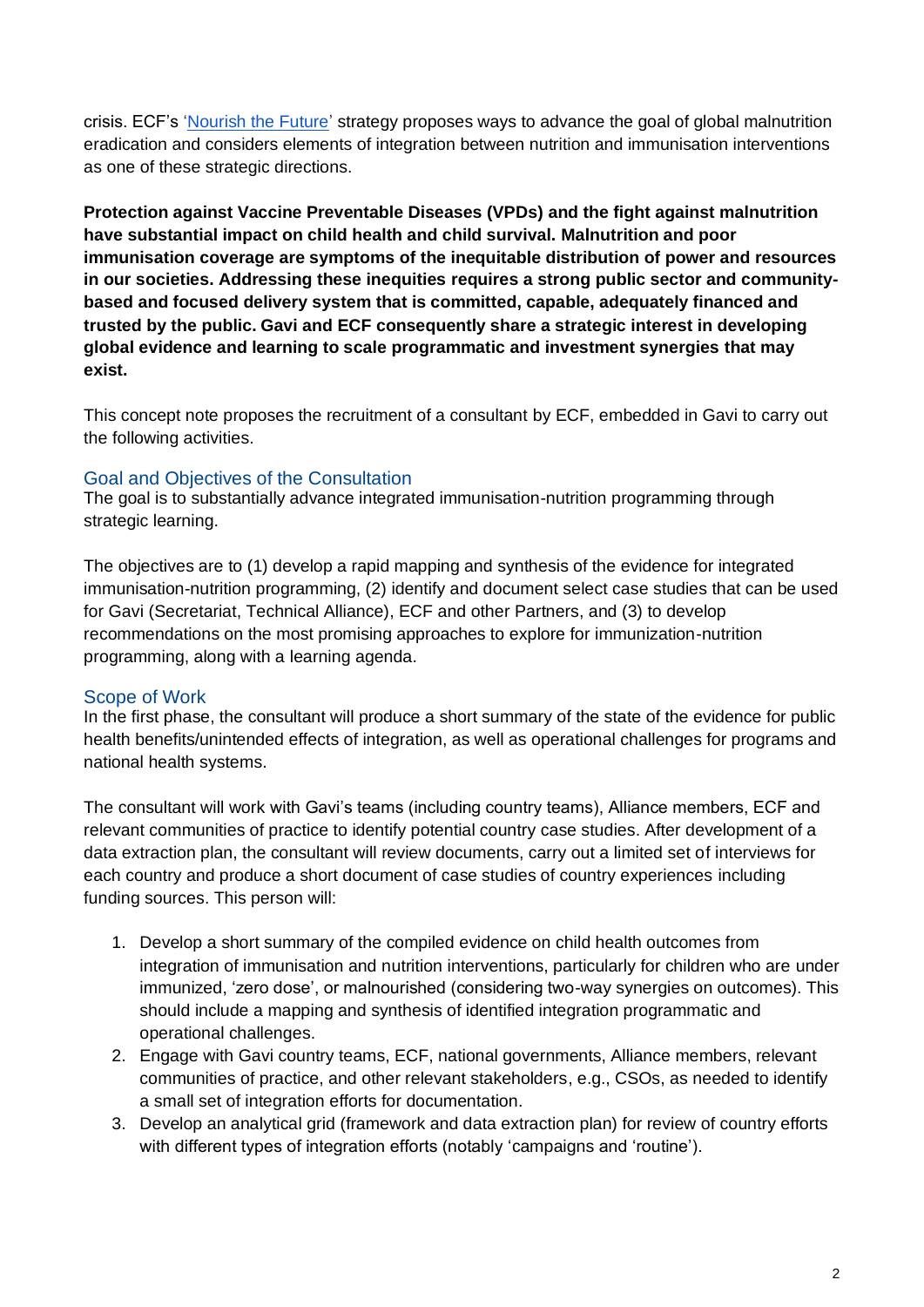- 4. Gather and synthesize data on effectiveness and cost of co-delivered programming, ideally differencing co-delivered programs versus standalone programs.
- 5. Analyze country experiences, engage with relevant Gavi Country Teams, carry out informant interviews, and document 3-5 salient past Gavi Alliance or Expanded Partners' integrated programming efforts, impact, operational, cost, and financing challenges.
- 6. Regularly update and take guidance from technical steering group and contribute to ongoing engagement of Gavi with potential Nutrition sector partners.
- 7. Provide recommendations on steps forward for improving I.N.I. within the zero dose Gavi 5.0 strategy.

# **Deliverables**

- a. Short evidence summary, mapping and synthesis of immunisation-nutrition integration synergies and challenges, including for equity and gender considerations (e.g., Gavi zero dose children and missed communities' agenda).
- b. Framework and data extraction plan) for review of country efforts with different types of integration efforts (notably 'campaigns and 'routine').
- c. Case study of country experiences (20-30 pages maximum excluding annexes) with crosscutting comparison of co-delivered programs, for example nutrition services/referrals being added to the immunization platform, immunization services or referrals being added to a nutrition platform, new co-delivered program through campaigns or routine programs.
- d. Recommendations and learning agenda on which nutrition and immunization programs are best suited for integration, key strategies, cost, and benefits of different integration approaches, including financing implications.
- e. Presentation of deliverables as needed, and monthly progress reports (one page max).

## **Based on the results, ECF and GAVI may decide to move forward with additional steps of development of country approaches, supported by a rigorous implementation research framework.**

# Reporting and Period of Performance

The consultant will report directly to Dr. Eric Sarriot at Gavi and to Dr. Yashodhara Rana at ECF and regularly update a GAVI-ECF led technical steering group. This consultation is expected to take 6 months. Residence near Geneva would be appreciated, but the consultant will have the possibility of working remotely with three trips to Geneva.

# Consultant Profile

# *Required*:

- A minimum of master's degree with 12 years of experience or Doctoral degree with 10 years of experience.
- Relevant experience in health systems research, health systems strengthening, primary health care management, and programming.
- Prior experience working with bilateral or multilateral institutions.
- Team player, adaptable, problem-solver, inquisitive, diplomatic, with strong writing and conceptualizing skills.

# *Preferred*:

- Fluency in English and one or more languages especially French
- Experience around cost effectiveness